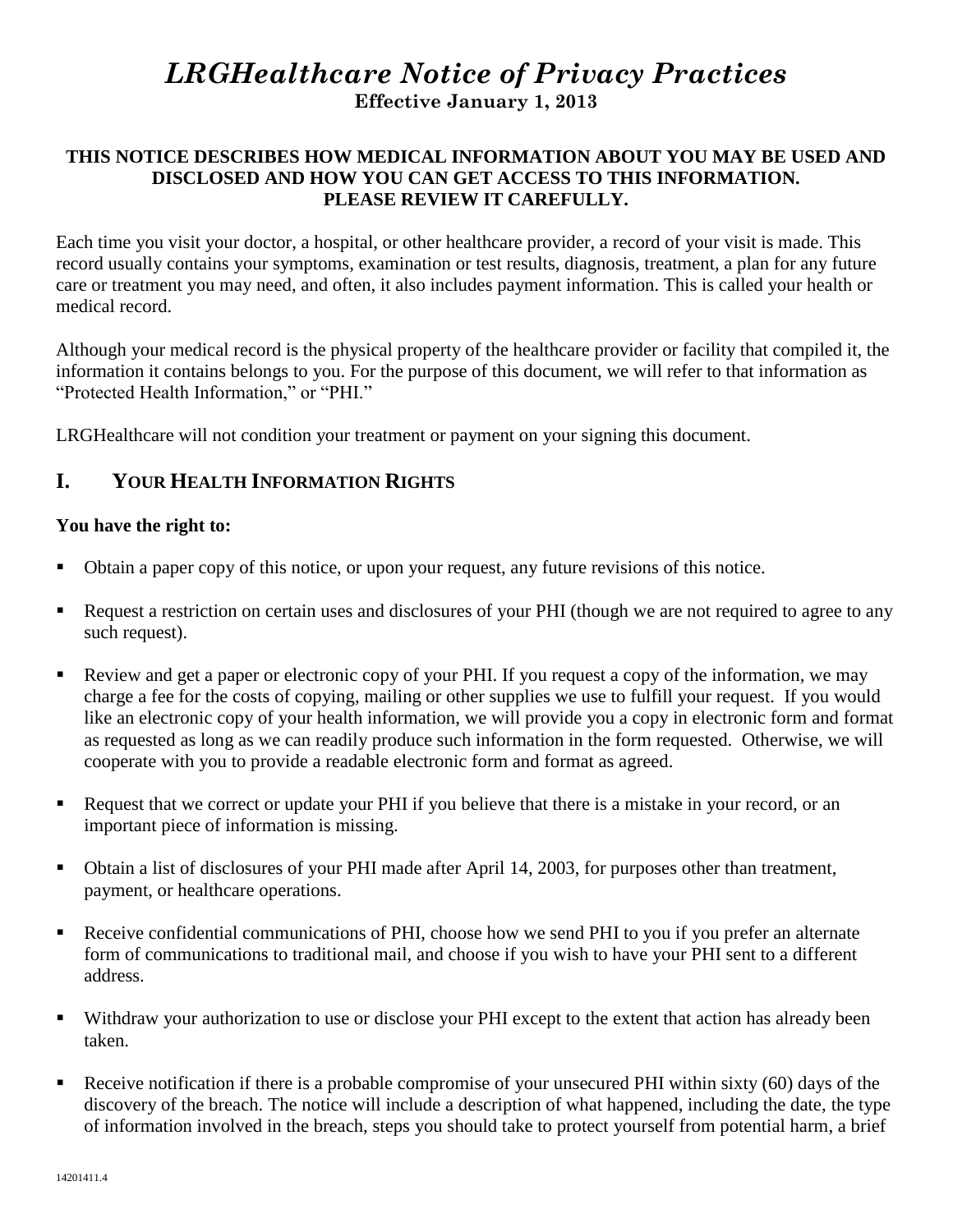description of the investigation into the breach, mitigation of harm to you and protection against further breaches and contact procedures to answer your questions.

All requests for the release of PHI must be made in writing, and must be signed by the patient or responsible party. Requests may be made through Health Information Management Services of the LRGHealthcare hospital, physician, or practice where you were seen and treated.

## **II. OUR RESPONSIBILITIES REGARDING YOUR PHI**

#### **LRGHealthcare is required to:**

- Maintain the privacy of your PHI.
- **Provide you with a notice as to our legal duties and privacy practices with respect to information we collect** and maintain about you, and abide by the terms of this notice.
- In the event that we deny your request to review and get a paper or electronic copy of your PHI, we will inform you in writing and explain whether you can appeal your denial, and if so, how that process works.
- Notify you in writing if we deny your request to change your PHI, which we may do if we find that your medical record is accurate and complete; it was not created by us; your requested change is to information to which we are not required to provide access; or if your requested change is to information that is not part of our records.
- Notify you if we are unable to agree to a requested restriction.
- Accommodate reasonable requests you may have to communicate health information by alternative means or at alternative locations.

We reserve the right to change our privacy practices and to make those changes effective for all protected health information we have collected prior to the date of the change. Should our information practices change, we will make available to you, at your request, a revised paper copy of our Notice of Privacy Practices. Our current Notice of Privacy Practices will always be posted on our website at www.lrgh.org.

### **III. HOW WE MAY USE AND DISCLOSE YOUR PROTECTED HEALTH INFORMATION**

There are many ways in which hospitals and providers use and disclose patient PHI. For some of these uses, we are required to get your written consent; for others, we are not. Below please find a list of how we may use and disclose your PHI:

#### **A. Uses and Disclosures Relating to Treatment, Payment, or Health Care Operations.**

#### **We may use and disclose your PHI without your prior consent for the following reasons:**

**1. For treatment**. We use your health information to provide you with healthcare treatment and services. For example, information collected by a nurse, physician, or other member of your healthcare team will be recorded in your record and used to determine the course of treatment that should work best for you. Your physician will note in your record his or her expectations of the members of your healthcare team. Members of your healthcare team will then record the actions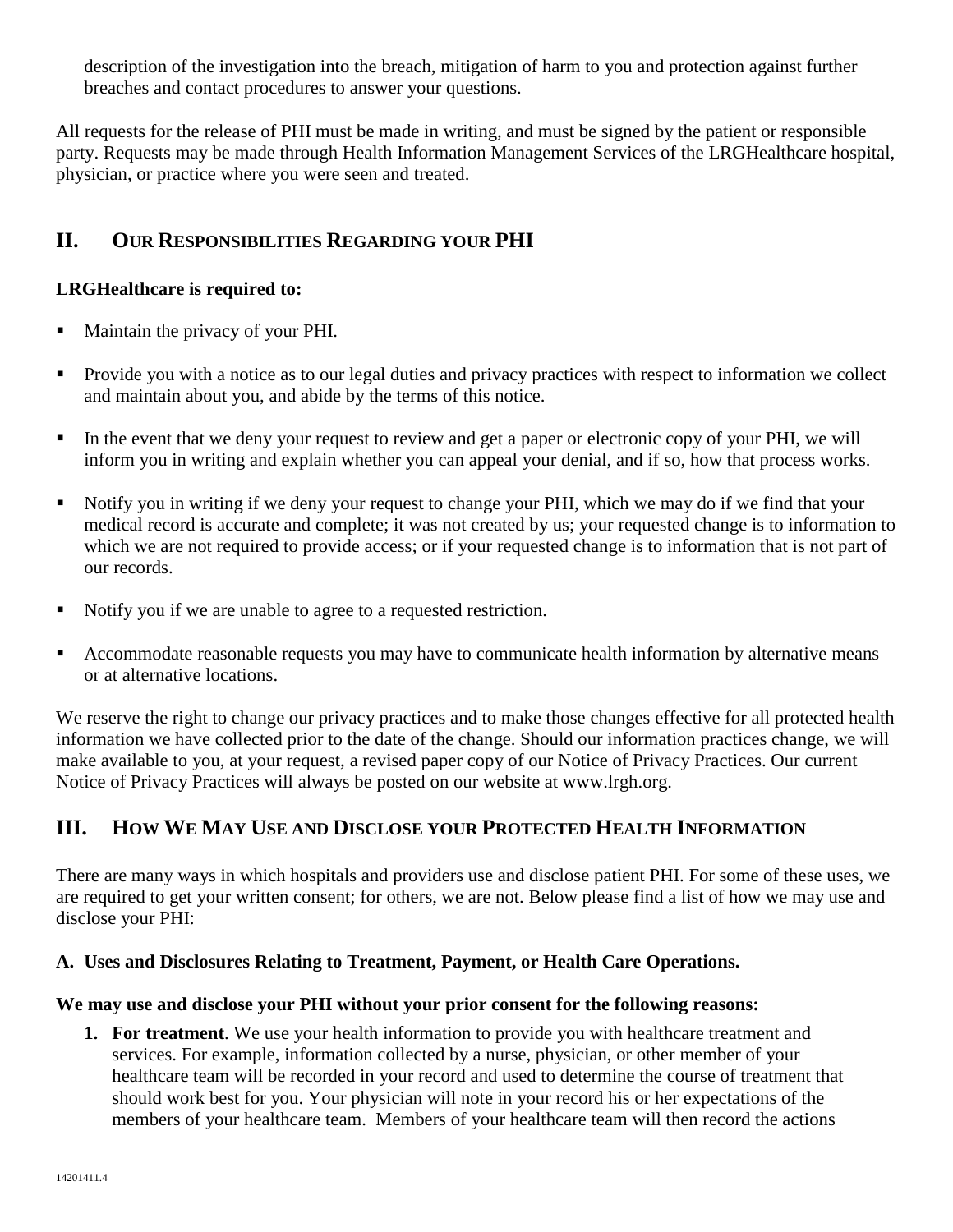they took and their observations. In that way, your physician will know how you are responding to treatment.

- **2. For payment**. We may use or disclose your health information so that we may bill and receive payment from you, an insurance company, or another third party for the healthcare services you receive from us. For example, a bill may be sent to you or your insurance company. The information sent with the bill may include information that identifies you, as well as your diagnosis, procedures, and supplies used.
- **3. For health care operations.** We may use or disclose your health information in order to perform the necessary administrative, educational, quality assurance, and business functions of our facilities. For example, members of the medical staff, the risk management director, or members of the quality improvement team may use information in your health record to assess the care and outcomes in your case and others like it. This information will then be used in an effort to improve the quality and effectiveness of the healthcare and services we provide. While we may also provide your PHI to our accountants, attorneys, consultants, business associates, and others in order to make sure we are complying with the laws and business practices that affect us and to conduct hospital business, we will make every effort to protect the privacy of your PHI.

#### **B. Uses and Disclosures for Patient Directories and to Persons Assisting in Your Care.**

#### **Generally, we will get your verbal consent before using or disclosing PHI in the following ways. However, in certain situations, such as an emergency, we may use and disclose your PHI for these purposes without your consent.**

**1. Patient directories.** We may include your name, location, general condition, and religious affiliation in a patient directory. Clergy members who ask for you by name may be given this information. Visitors who ask for you by name may be given your location and general condition. Members of the media who ask for you by name may receive confirmation that you are a patient, and be provided with your general condition.

**2. Disclosures to family, friends or others.** We may provide your PHI, including your condition and status, to a family member, friend, or other person that you indicate is involved in your care or the payment for your health care, including following your death. In addition, we may disclose health information about you to an entity assisting in a disaster relief effort so that a family member or other person responsible for your care can be notified about your condition, status and location.

#### **C. Other Uses and Disclosures that Do Not Require Your Authorization**

#### **We may use and disclose your PHI without your consent or authorization for the following reasons:**

**1. Appointment Reminders:** We may use and disclose PHI to contact you as a reminder that you have an appointment for tests or treatment, or a prescription refill.

**2. Treatment Alternatives:** We may use and disclose PHI to tell you about or recommend possible treatment options or alternatives that may be of interest to you.

**3. Health-Related Benefits and Services:** We may use and disclose PHI to tell you about health-related benefits or services that may be of interest to you.

**4. Research:** We may disclose information to researchers when their research has been approved by an institutional review board that has reviewed the research proposal and established protocols to ensure the privacy of your health information.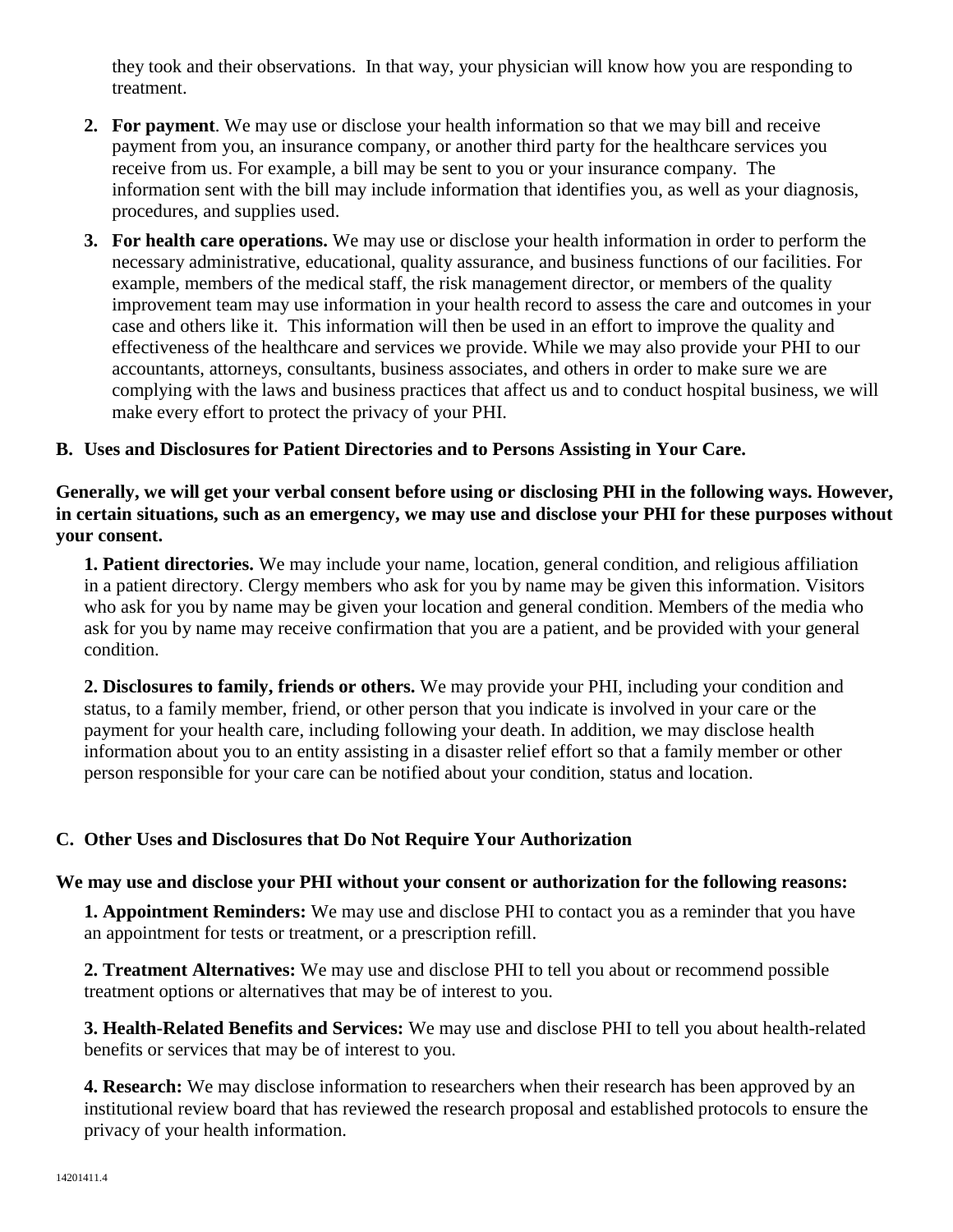**5. To Avert a Serious Threat to Health or Safety:** We may use and disclose your PHI when necessary to prevent a serious threat to your health and safety or the health and safety of the public or another person. Any such disclosure, however, would be to someone able to help prevent the threat.

**6. Organ and Tissue Donation:** If you are an organ donor, we may release PHI about you to organizations that handle organ procurement or organ, eye or tissue transplantation or to an organ donation bank, as necessary to facilitate organ or tissue donation and transplantation.

**7. Military and Veterans:** If you are a member of the armed forces, we may release PHI about you as required by military command authorities.

**8. Workers' Compensation:** We may release your PHI for workers' compensation or similar programs. These programs provide benefits for work-related injuries or illness. The exception to this occurs when the information is particularly sensitive (such as drug and alcohol testing results and AIDS results): in those cases, a written release is required.

**9. Public Health Risks:** We may disclose PHI about you for public health activities. These activities generally include the following:

- a. Preventing or controlling disease, injury or disability;
- b. Reporting births and deaths;
- c. Reporting child abuse or neglect;
- d. Reporting reactions to medications or problems with products;
- e. Notifying people of recalls of products they may be using;

f. Notifying a person who may have been exposed to a disease or may be at risk for contracting or spreading a disease or condition.

**10. Victims of Abuse, Neglect or Domestic Violence:** We may notify the appropriate agencies if we believe a patient has been the victim of abuse, neglect or domestic violence. We will only make such disclosures if you agree or when required or authorized by law.

**11. Health Oversight Activities:** We may disclose your PHI to a health oversight agency for activities authorized by law. These oversight activities include, for example, audits, investigations, inspections, and licensure.

**12. As Required By Law:** We will disclose your PHI when required to do so by federal, state or local law. We may also disclose PHI about you in response to a court or administrative order, in response to a subpoena, discovery request, or other lawful process.

**13. Law Enforcement:** We may release your PHI for law enforcement purposes as required by law or in response to valid legal process. We are also required to report to law enforcement all information regarding the treatment of injuries believed to be caused by a criminal act. The exception to this is in the case of sexual assault victims over the age of 18, unless that patient is also being treated for a life-threatening injury.

**14. Coroners, Medical Examiners and Funeral Directors:** We may release PHI to a coroner or medical examiner. We may also release PHI to funeral directors as necessary to carry out their duties.

**15. National Security and Intelligence Activities:** We may release your PHI to authorized federal officials for intelligence, counterintelligence, and other national security activities authorized by law.

**16. Protective Services for the President and Others:** We may disclose your PHI to authorized federal officials so they may provide protection to the President, other authorized persons or foreign heads of state or conduct special investigations.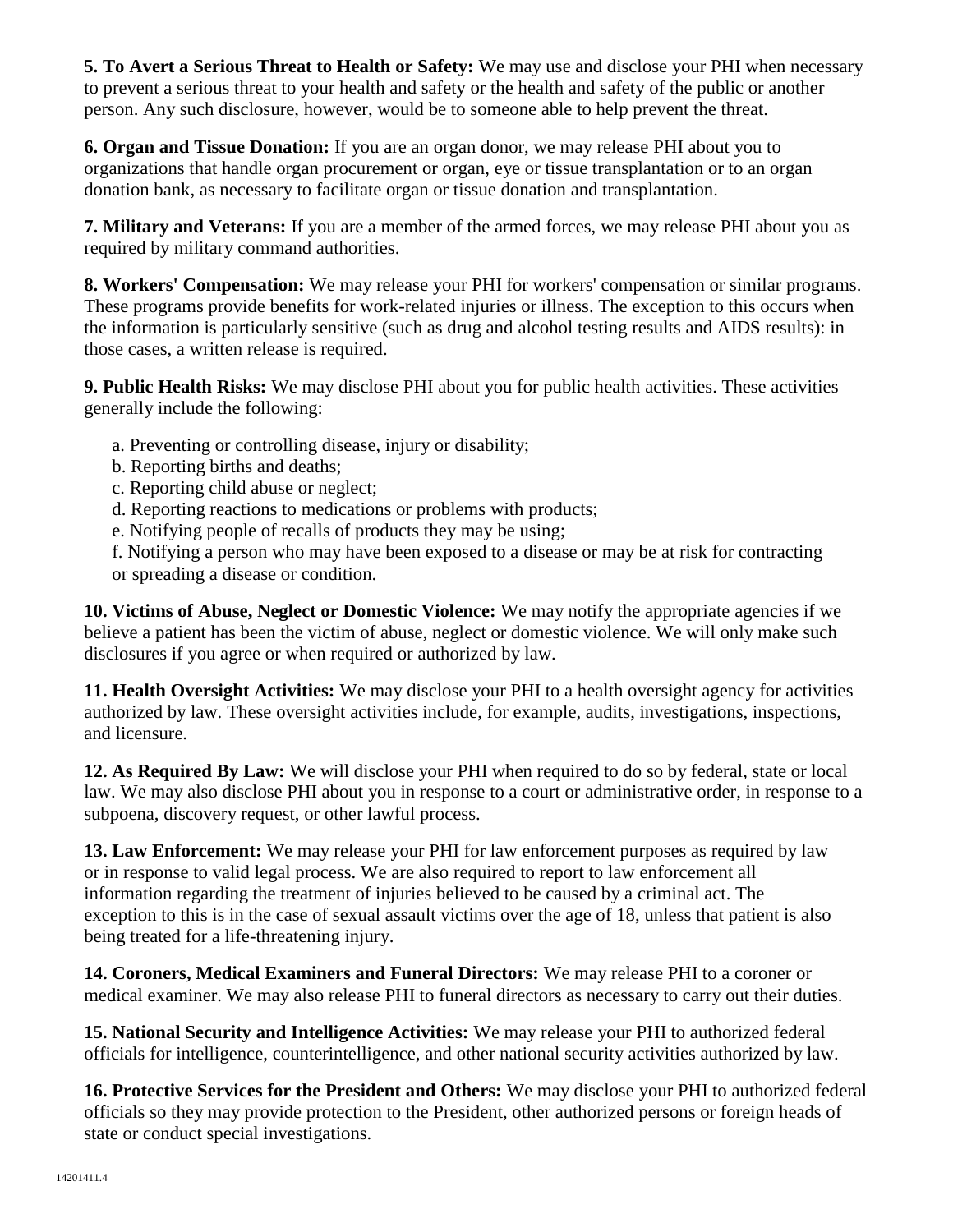**17. Inmates:** If you are an inmate of a correctional institution or under the custody of a law enforcement official, we may disclose to the institution and its agents health information necessary for your health and the safety of other individuals.

**18. Business Associates:** We may disclose your health information to contractors, agents and other "business associates" who need the information in order to assist us with obtaining payment or carrying out our business operations. For example, we may share your health information with a billing company that helps us to obtain payment from your insurance company, or we may share your health information with an accounting firm or law firm that provides professional advice to us. If we do disclose your health information to a business associate, we will have a written contract to ensure that our business associate also protects the privacy of your health information. If our business associate discloses your health information to a subcontractor or vendor, the business associate will have a written contract to ensure that the subcontractor or vendor also protects the privacy of the information.

**19. Proof of Immunization:** We may disclose proof a child's immunization to a school, about a child who is a student or prospective student of the school, as required by State or other law, if a parent, guardian, other person acting in loco parentis, or an emancipated minor, authorizes us to do so, but we do not need written authorization.

**20. Completely De-identified or Partially De-identified Information:** We may use and disclose your health information if we have removed any information that has the potential to identify you so that the health information is "completely de-identified." We may also use and disclose "partially de-identified" health information about you if the person who will receive the information signs an agreement to protect the privacy of the information as required by federal and state law. Partially de-identified health information will not contain any information that would directly identify you (such as your name, street address, social security number, phone number, fax number, electronic mail address, website address, or license number).

**21. Incidental Disclosures:** While we will take reasonable steps to safeguard the privacy of your health information, certain disclosures of your health information may occur during or as an unavoidable result of our otherwise permissible uses or disclosures of your health information. For example, during the course of a treatment session, other patients in the treatment area may see, or overhear discussion of, your health information.

**22. Fundraising:** We may use or disclose your demographic information, including, name, address, other contact information, age, gender, and date of birth, dates of health service information, department of service information, treating physician, outcome information, and health insurance status for fundraising purposes. With each fundraising communication made to you, you will have the opportunity to opt-out of receiving any further fundraising communications. We will also provide you with an opportunity to opt back in to receive such communications if you should choose to do so.

### **D. All Other Uses and Disclosures**

Generally, we will obtain your written authorization before using your health information or sharing it with others outside of our hospital. There are certain situations where we must obtain your written authorization before using your health information or sharing it, including:

**Marketing.** We may not disclose any of your health information for marketing purposes if we will receive direct or indirect financial remuneration not reasonably related to our cost of making the communication.

14201411.4 **Sale of Protected Health Information.** We will not sell your protected health information to third parties.